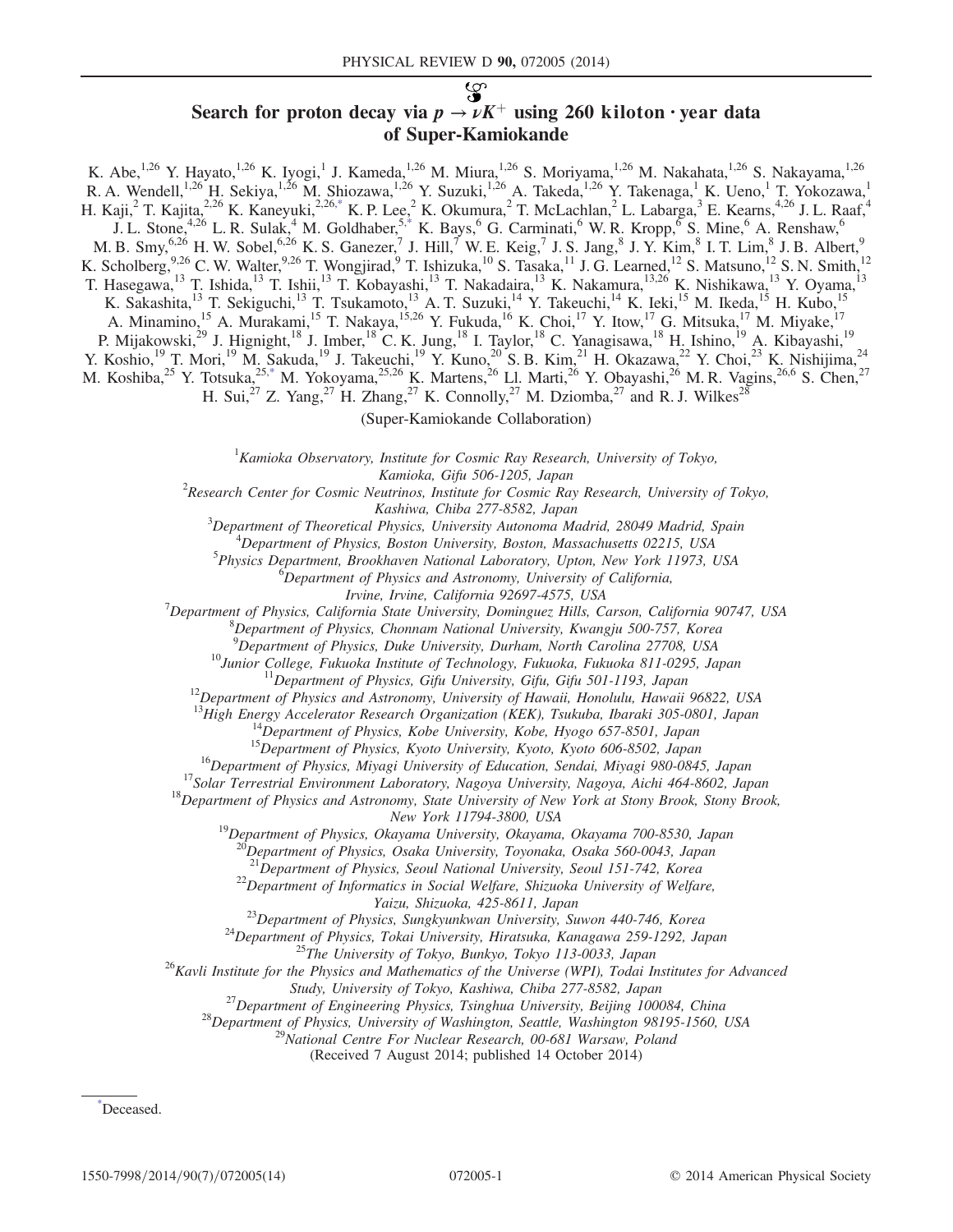We have searched for proton decay via  $p \to \nu K^+$  using Super-Kamiokande data from April 1996 to February 2013, 260 kiloton · year exposure in total. No evidence for this proton decay mode is found. A lower limit of the proton lifetime is set to  $\tau/B(p \to \nu K^+) > 5.9 \times 10^{33}$  years at 90% confidence level.

DOI: [10.1103/PhysRevD.90.072005](http://dx.doi.org/10.1103/PhysRevD.90.072005) PACS numbers: 12.10.Dm, 12.60.Jv, 13.30.-a, 29.40.Ka

#### I. INTRODUCTION

The standard model of particle physics, based on  $SU(3)$ for the strong interaction and the unification of  $SU(2)$  ×  $U(1)$  for the electroweak interaction, has been successful in accounting for many experimental results. However, the standard model offers no guidance on the unification of the strong and electroweak forces, and has many other open questions. Various attempts have been made to resolve the shortcomings by unifying the strong and electroweak interactions in a single larger gauge group, i.e., a grand unified theory (GUT) [\[1\].](#page-12-0) GUTs are motivated by the apparent convergence of the running couplings of the strong, weak, and electromagnetic forces at a high energy scale  $(10^{15}-10^{16} \text{ GeV})$ . Energy scales this large are out of the reach of accelerators but may be probed by virtual processes such as those that govern particle decay. A general feature of GUTs is the instability of nucleons by baryon number violating decay. Nucleon decay experiments are direct experimental tests of the general idea of grand unification.

In GUTs, nucleon decay can proceed via exchange of a massive gauge boson between two quarks. The favored gauge-mediated decay mode in many GUTs is  $p \to e^+ \pi^0$ . In the minimal SU(5) GUT, the predicted proton lifetime to  $e^{+}\pi^{0}$  is  $10^{31\pm1}$  years, which has been ruled out by experimental results from IMB [\[2\]](#page-12-1), Kamiokande [\[3\],](#page-12-2) and Super-Kamiokande [\[4\]](#page-12-3). GUT models incorporating super-symmetry [\[5\]](#page-12-4) (SUSY-GUTs) raise the GUT scale [\[6\]](#page-12-5), suppressing the decay rate of  $p \to e^+ \pi^0$ , thereby allowing compatibility with the experimental limit. However, SUSY-GUTs introduce dimension five operators that enable the mode  $p \to \bar{\nu} K^{+}$  to have a high branching fraction and short partial lifetime [\[7\].](#page-12-6) In the SUSY SU(5) GUT with minimal assumptions and TeV scale SUSY particles, the partial proton lifetime to  $\bar{\nu}K^+$  is less than  $10^{31}$  years [\[8\],](#page-12-7) which has also been excluded by previously published experimental constraints [\[2,3,9\]](#page-12-1). Nonminimal SUSY SU(5) GUTs [\[10\]](#page-12-8) or SUSY GUTs based on SO(10) [\[11\]](#page-12-9) have been constructed that evade this limit, yet still predict partial lifetimes in the range  $10^{32}$  to  $10^{35}$  years, with some particular models that require the lifetime be less than a few times  $10^{34}$  years. The low ends of the lifetime predictions by these models are probed by this experimental search.

In this paper, our search is for the two-body decay of proton to a  $K^+$  and a neutrino. In most models,  $(B - L)$  is conserved and the final state contains an antineutrino; however we do not detect the neutrino and cannot

distinguish  $p \to \nu K^+$  from  $p \to \bar{\nu} K^+$ , nor can we determine the flavor  $(e, \mu, \text{ or } \tau)$  of the neutrino. In fact, our search can be applied to any nearly massless neutral finalstate particle such as a gravitino or axino.

The Super-Kamiokande collaboration published a search for  $p \to \nu K^+$  with 91.7 kton · years exposure of the first phase of the experiment, and set a partial lifetime limit  $\tau(p \to \nu K^+) > 2.3 \times 10^{33}$  years [\[12\]](#page-12-10). In this paper, we refine the analysis and update the search with 2.8 times greater detector exposure including later phases of the experiment.

### II. SUPER-KAMIOKANDE DETECTOR

Super-Kamiokande [\[13\]](#page-12-11) is a large water Cherenkov detector. It is an upright cylinder in shape, 39 m in diameter and 40 m in height, and it contains 50 kton of pure water. It lies about 1000 m underneath the top of Mt. Ikenoyama (2700 m water equivalent underground) to reduce cosmic ray background. The detector is optically separated into two regions: inner detector (ID) and outer detector (OD). Cherenkov light in the ID is detected by 20-inch PMTs [\[14\]](#page-12-12) facing inward, evenly covering the cylindrical inner surface. Cherenkov light from penetrating particles, usually cosmic ray muons or exiting muons, is detected by 8-inch PMTs facing outward. The fiducial volume is defined as a cylindrical volume with surfaces 2 meters inwards from the ID PMT plane. The fiducial mass is 22.5 ktons, corresponding to  $7.5 \times 10^{33}$  protons.

Super-Kamiokande started observation in April 1996 with 11,146 PMTs which covered 40% of the ID surface for photon detection. The observation was continued until July 2001, with 1489.2 live days, or equivalently, 91.7 kton  $\cdot$  years. This period is called Super-Kamiokande-I (SK-I). After an accident in 2001, about half of the ID PMTs were lost and the detector was reconstructed with 5,182 ID PMTs uniformly distributed over the cylindrical surface decreasing photo coverage to 19%. The PMTs were thereafter enclosed in acrylic and FRP cases. The period from December 2002 until October 2005, corresponding to 798.6 live days  $(49.2 \text{ kton} \cdot \text{years})$ , is called SK-II. After production and installation of replacement 20-inch PMTs, the photo coverage was recovered to 40% in 2006. The period between July 2006 and September 2008, corresponding to 518.1 live days  $(31.9 \text{ kton} \cdot \text{years})$ , is defined as SK-III. In the summer of 2008, we upgraded our electronics with improved performance including a data acquisition that records all PMT hit information without dead time [\[15\]](#page-12-13). This has been the configuration of the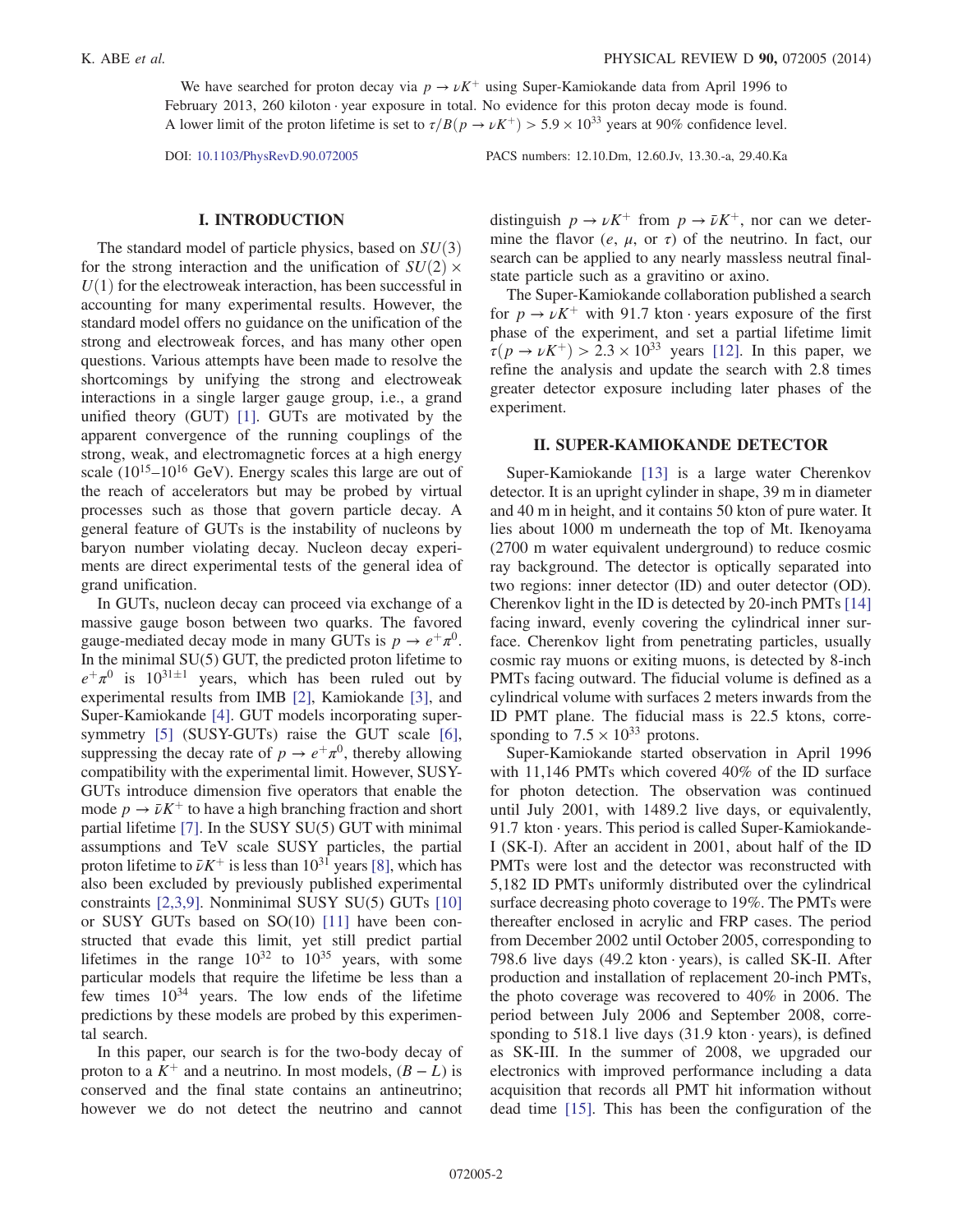<span id="page-2-0"></span>TABLE I. Summary of data sets that are used in this paper.

|          | Live days $kton \cdot yr$ Coverage |      |     | Note                    |
|----------|------------------------------------|------|-----|-------------------------|
| SK-I     | 1489.2                             | 91.7 | 40% |                         |
| $SK-III$ | 798.6                              | 49.2 | 19% | Half PMT density        |
| $SK-III$ | 518.1                              | 31.9 | 40% |                         |
| SK-IV    | 14174                              | 87.3 | 40% | New readout electronics |

detector since September 2008; it is called SK-IV. In this paper, we use data until February 2013, corresponding to 1417.4 live days (87.3 kton  $\cdot$  years). Table [I](#page-2-0) summarizes the data sets used for the proton decay search in this paper.

The trigger to record an event is based on the coincidence of the number of hit PMTs exceeding a threshold. For SK I-III, the trigger was implemented in hardware using a signal proportional to the number of hit PMTs produced by each front-end electronics module. For SK-IV, the trigger is implemented in software. The trigger threshold is less than 10 MeV for all SK periods, and the trigger efficiency for this proton decay mode is  $100\%$ .<sup>1</sup>

The charge and timing of the PMTs are calibrated using various calibration sources [\[16\]](#page-12-14). The timing resolution of the 20-inch PMT is about 2.1 nsec at the single photoelectron level. The PMT response, water quality, and reflections from the detector wall are tuned in the SK detector simulation program using injected light as well as various control data samples such as cosmic ray muons.

#### III. SIMULATION

To determine selection criteria for the proton decay search, and to estimate efficiencies and background rates, we use proton decay and atmospheric neutrino Monte Carlo (MC) simulations. Because the configuration of the detector is different in SK-I through IV, we generated MC samples for each period. Proton decay MC samples with 50,000 events are generated in an oversized volume which is 1 meter outside the fiducial volume boundary, and therefore 1 meter from the detector wall. This allows us to include event migration near the fiducial boundary in our estimates. The selection efficiency is defined as the number of events fulfilling all requirements divided by number of generated events in the fiducial volume. The MC equivalent of 500 years of atmospheric neutrino exposure are generated for each period. These atmospheric neutrino MC samples are used for our studies of neutrino oscillations [\[17\]](#page-12-15). Because the background rates for the proton decay studied in this paper are small (less than one event for the entire exposure for two of the analysis techniques), these large MC background samples provide fewer than 40

atmospheric neutrino events that survive the proton decay selection criteria.

#### A. Proton decay

A water molecule contains two free protons and eight protons bound in the oxygen nucleus. In the decay of a free proton, the  $\nu$  and the  $K^+$  are emitted opposite each other with momenta of 339 MeV/ $c$ . In the case of proton decay in oxygen, Fermi momentum, correlation with other nucleons, nuclear binding energy, and kaon-nucleon interactions are taken into account as described below.

We use the Fermi momentum and nuclear binding energy measured by electron-<sup>12</sup>C scattering [\[18\].](#page-12-16) Nuclear binding energy is taken into account by modifying the proton mass. Ten percent of decaying protons are estimated to be kinematically correlated with other nucleons within the nucleus [\[19\].](#page-12-17) These correlated decays cause the total invariant mass of the decay products to be smaller than the proton mass because of the momentum carried by the correlated nucleons. Figure [1](#page-2-1) shows the invariant mass of the products of the decaying proton,  $K^+$  and  $\nu$  and the resulting kaon momenta after the simulation of the proton decay for both bound and free protons. Correlated decays

<span id="page-2-1"></span>

FIG. 1 (color online). The upper figure shows the decaying proton mass distribution in <sup>16</sup>O and the lower figure shows the  $K^+$  momentum distribution from the simulation of  $p \to \nu K^+$ . In the upper figure, the single-bin histogram shows the free proton case and the broad histogram shows the bound proton case. The rightmost peak in the bound proton case corresponds to the p-state, located slightly lower than the proton mass by 15.5 MeV of binding energy; the second rightmost peak is the s-state (39 MeV in binding energy). The correlated nucleon decay makes the longer tail in the lower mass region. In the lower figure, the single-bin histogram shows the free proton case  $(339 \text{ MeV/c})$ and the broad histogram shows the bound proton case which is smeared by Fermi motion.

<sup>&</sup>lt;sup>1</sup>For the case of prompt gamma tag (Method 1), with gamma energy typically 6 MeV, the muon from  $K^+$  decay can provide the event trigger.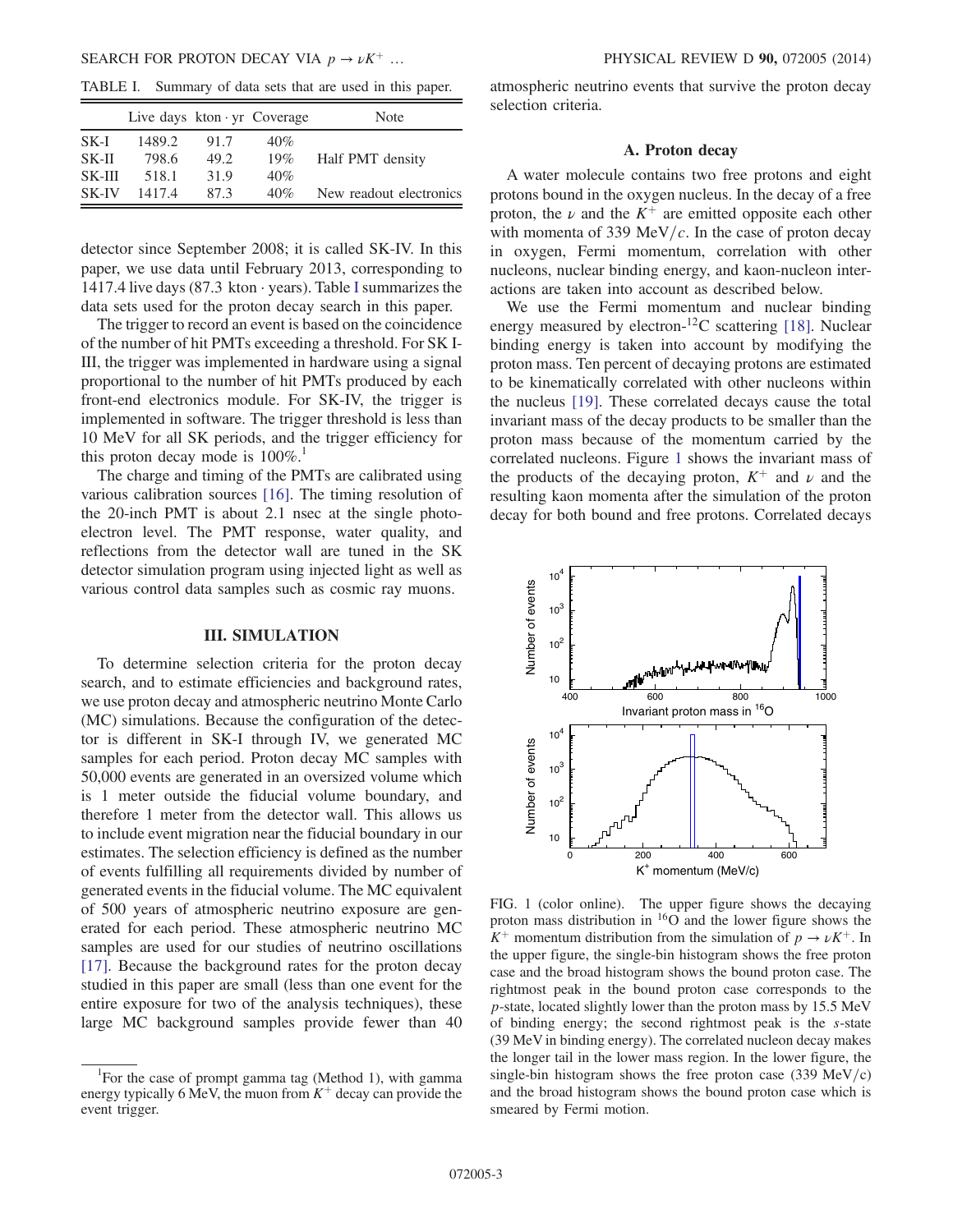produce the broad spectrum below about 850 MeV/ $c^2$ . In our experiment, the kaon momentum is unobserved because the kaon is always produced below the Cherenkov threshold of 560 MeV/c in water. The majority of  $K^+$ (89%) are stopped in water and decay at rest. We search for  $K^+$  decay at rest into  $\mu^+ \nu_\mu$  (64% branching fraction) and  $\pi^{+}\pi^{0}$  (21% branching fraction).

The position of the decaying proton in  ${}^{16}O$  is calculated according to the Woods-Saxon nuclear density model [\[20\]](#page-12-18). The kaon nucleon interactions which are considered include elastic scattering and inelastic scattering via charge exchange. The type of interaction is determined using the calculated mean free path [\[21\].](#page-12-19) For kaons, whose momenta are described by Fig. [1](#page-2-1), the probability of charge exchange for  $K^+$  in  $p \to \nu K^+$  is 0.14%.

If a nucleon decays in the oxygen nucleus, the remaining nucleus can be left in an excited state from which it promptly de-excites by the emission of gamma rays. The prompt gamma emission processes are simulated based on Ref. [\[22\]](#page-12-20). The dominant gamma ray is 6.3 MeV from the  $p_{3/2}$  state with 41% branching fraction. The probabilities of  $\gamma$  emission in this simulation are summarized in Table [II](#page-3-0). Other states emitting low energy gamma rays are averaged and assigned 3.5 MeV γ emission. There are some branches which are not accompanied by  $\gamma$  emissions, also as shown in Table [II](#page-3-0).

#### B. Atmospheric neutrinos

The SK standard atmospheric neutrino MC used in the previous neutrino oscillation analyses [\[17\]](#page-12-15) and proton decay searches [\[4,12,23,24\]](#page-12-3) is used in this analysis. It is based on the Honda atmospheric neutrino flux [\[25\]](#page-13-0) and NEUT [\[21\]](#page-12-19) neutrino-nucleus interaction model. Some neutrino interactions which produce K mesons via resonances could be potential background sources for  $p \rightarrow \nu K^{+}$  search. Cross sections of the single meson production via resonances are calculated based on Rein and Sehgal's theory [\[26\].](#page-13-1) In NEUT, the neutrino reactions:

<span id="page-3-0"></span>TABLE II. Summary of probabilities of nuclear  $\gamma$  ray emissions at the de-excitation of the remaining nucleus.

| <b>State</b>                 | Energy of $\gamma$ | Probability |
|------------------------------|--------------------|-------------|
| $p_{3/2}$                    | $6.3$ MeV          | 41%         |
| $p_{3/2}$                    | 9.9 MeV            | $3\%$       |
| $s_{1/2}$                    | 7.03 MeV           | $2\%$       |
| $s_{1/2}$                    | 7.01 MeV           | $2\%$       |
| others                       | 3.5 MeV            | $16\%$      |
| Other than $\gamma$ emission |                    |             |
| $p/n$ emission w/o $\gamma$  | .                  | 11%         |
| ground state                 | .                  | 25%         |

<span id="page-3-1"></span>

FIG. 2 (color online). Cross sections of the single K-meson productions via resonances calculated by NEUT. Upper plots show neutrino interactions and lower show antineutrino interactions.

 $\nu n \to l^- \Lambda K^+$  $\nu n \rightarrow \nu \Lambda K^0$  $\nu p \rightarrow \nu \Lambda K^+$  $\bar{\nu}p \to l^+ \Lambda K^0$  $\bar{\nu}n \to \bar{\nu} \Lambda K^0$  $\bar{\nu}p \rightarrow \bar{\nu} \Lambda K^+$ 

are taken into account assuming the same cross section both for  $\nu_e$  and  $\nu_\mu$ . The differential cross sections are shown in Fig. [2](#page-3-1).

We simulate propagation of the produced particles and Cherenkov light in water by custom code based on GEANT3 [\[27\].](#page-13-2) The propagation of charged pions in water is simulated by custom code based on Ref. [\[28\]](#page-13-3) for less than 500 MeV/c and by GCALOR [\[29\]](#page-13-4) for more than 500 MeV/ $c$ .

The equivalent of 500 years of SK atmospheric neutrino data is simulated for each SK run period. The generated atmospheric neutrino samples are weighted to include the effect of  $\nu_{\mu}$  disappearance due to  $\nu_{\mu}$ - $\nu_{\tau}$  oscillation assuming  $\Delta m^2 = 2.5 \times 10^{-3} \text{ eV}^2$  and  $\sin^2 2\theta = 1.0$ , ignoring the appearance of  $\nu_e$  or  $\nu_{\tau}$  as a possible background. The final background event rates for each period are normalized by the observed total sub-GeV event rate.

# IV. DATA SET, REDUCTION AND RECONSTRUCTION

The vast majority of the triggered events are cosmic ray muons and low energy backgrounds from the radioactivity of materials around the detector wall. Several stages of data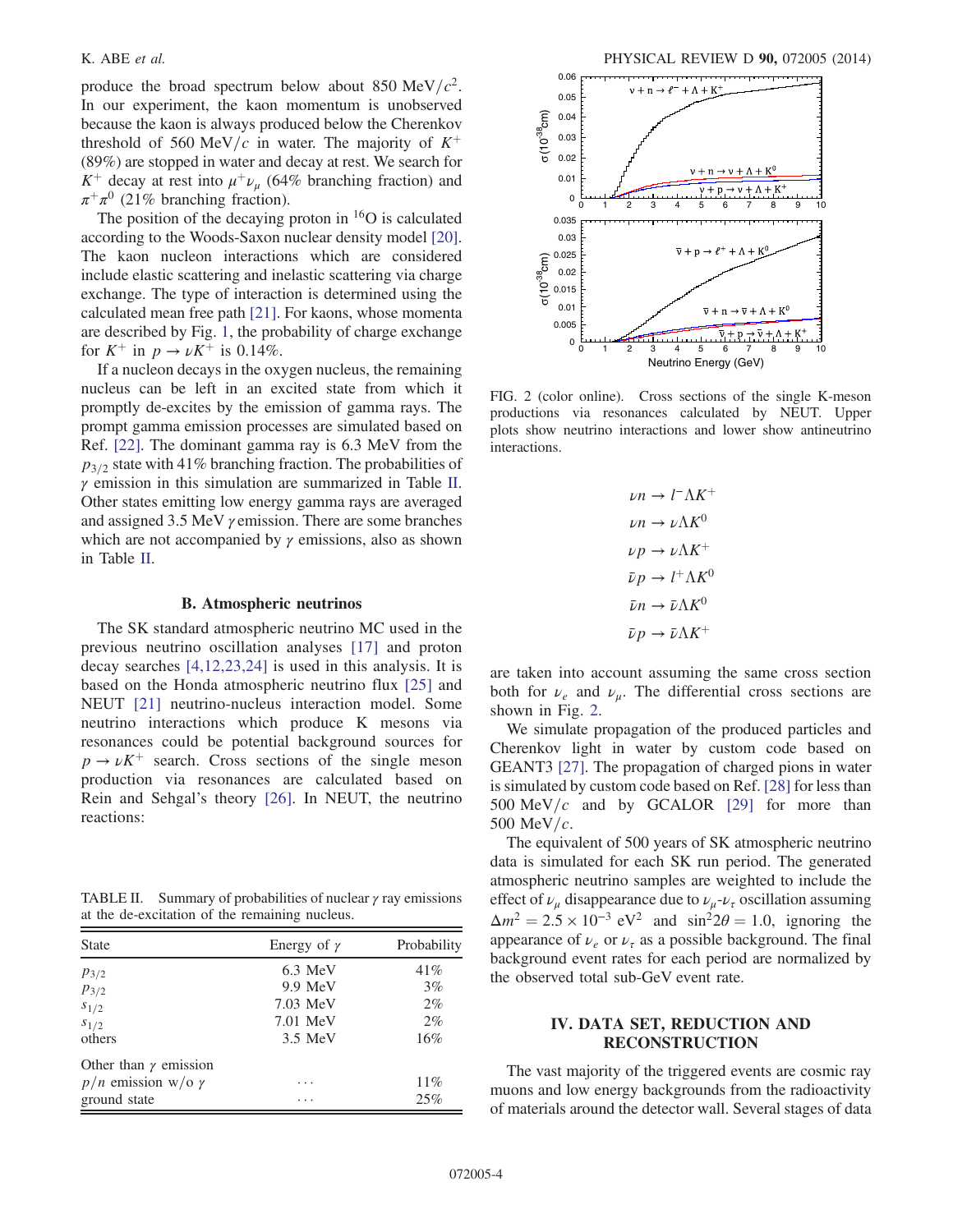reduction were applied to the events before proceeding to further detailed event reconstruction processes. Details of the data reduction and reconstruction can be found in [\[17\]](#page-12-15).

The fully contained (FC) data sample in the fiducial volume (FV) is defined by the following cuts:

- (i) number of hit PMTs in the largest OD hit cluster is less than 10 for SK-I and 16 for other periods;
- (ii) total visible energy is greater than 30 MeV in ID;
- (iii) distance of the reconstructed vertex from the ID PMT surface is greater than 2 meters (corresponding to 22.5 kton of water volume).

The rate of FCFV events is about 8 events per day. The contamination of events other than atmospheric neutrinos is estimated to be less than 1% and composed of cosmic rays that evaded the OD veto and events caused by flashing PMTs.

Reconstruction algorithms are applied to the events remaining after the reduction process to determine the event vertex, the number of Cherenkov rings, the particle type of each ring, the momentum assigned to each ring, and number of Michel electrons. As a first step, the event vertex is defined as the point at which the timing distribution, after subtraction of the calculated time of flight of the photon from the vertex (TOF subtraction), has the sharpest peak. The dominant ring direction is determined from the charge distribution as a function of angle. Then other ring candidates are searched for using the Hough transform method [\[30\],](#page-13-5) a technique for extracting a particular shape from an image, assuming all particles are generated in one vertex. Each ring candidate is tested against a likelihood function to remove fake rings before determining the final number of rings. Each ring is classified as  $e$ -like (showering type as from  $e^{\pm}$ ,  $\gamma$ ) or  $\mu$ -like (nonshowering type) based on a likelihood using the ring pattern and Cherenkov opening angle for the single ring case, and only the ring pattern for the multiring case.

Michel electrons from the decay of the  $\mu^{\pm}$  are tagged by searching for clusters of in-time hits after the primary event. During the SK-I to SK-III periods, there was an impedance mismatch between cables and electronics which caused a signal reflection at 1000 ns after the main event. The time period between 800 ns and 1200 ns from the primary events was excluded for the decay electron search due to this signal reflection. For SK-IV, the new electronics have better impedance matching to avoid signal reflection, and no such exclusion is required. As a result, the tagging efficiency of decay electrons from  $\mu^+$  with momentum of 236 MeV/c has been improved from 85% (SK-I, II, and III) to 99% (SK-IV), which improves the selection efficiency for  $p \rightarrow \nu K^+$ .

The momentum for each ring is decided from the charge spatially inside of 70° from the ring direction and temporally from  $-50$  nsec to  $+250$  nsec around the TOFsubtracted main event peak. The number of photoelectrons from each PMT are corrected by light attenuation in water, PMT acceptance, dark noise, time variation of gain, and track length in the case of  $\mu$ -like rings. If a Michel electron is within 250 nsec of the parent particle, the time window for momentum determination is shortened and the charge sum is corrected from the nominal  $+250$  nsec case. The momentum scale is checked by cosmic ray muons, Michel electrons from the cosmic ray muons which stop in the inner detector, and also the invariant mass distributions of  $\pi^0$  events produced in atmospheric neutrino interactions. The uncertainty on the momentum scale is less than 3% for the entire period.

An additional precise vertex fitter is applied only for single-ring events. The expected charge for each PMT is calculated using the result of particle identification (e-like or  $\mu$ -like) and using the momentum estimate. The expected charge is compared with the observed charge by varying the vertex along the particle direction. The estimated vertex resolution for FC single-ring sub-GeV events is about 30 cm.

#### V. ANALYSIS

If a proton decays by  $p \to \nu K^{+}$ , the  $K^{+}$  itself is not visible in a water Cherenkov detector since its velocity is below Cherenkov threshold. However, the  $K^+$  can be identified by its decay products in the decay modes  $K^+ \rightarrow \mu^+\nu$  and  $K^+ \rightarrow \pi^+\pi^0$ . Being two-body decay processes, the daughter particles have monochromatic momentum in the  $K^+$  rest frame: 236 MeV/c for  $\mu^+\nu_\mu$  and 205 MeV/c for  $\pi^+\pi^0$ . There are three established methods for the  $p \to \nu K^+$  mode search [\[9\]](#page-12-21): (Method 1) search for single-muon events consistent with  $K^+$  decay with a gamma ray promptly emitted at the time of  $K^+$  production; (Method 2) search for an excess of muon events with a momentum of 236 MeV/ $c$  in the momentum distribution; and (Method 3) search for  $\pi^+\pi^0$  events with a momentum of 205 MeV/ $c$ .

## A. Method 1:  $K^+ \rightarrow \mu^+ \nu$ , tag by prompt gamma ray

In this scenario, the Super-K detector should observe a single  $\mu$ -like ring preceded by PMT hits due to a nuclear de-excitation gamma ray. Figure [3](#page-5-0) shows a graphical event display of the PMT hit pattern for an example event, as a Monte Carlo simulation of the proton decay. A prompt gamma ray, a muon, and a Michel electron peak should be observed in order, as seen in another example in Fig. [4](#page-5-1), where the time of each particle is labeled as used in the analysis. To search for events tagged by the prompt gamma ray, single-ring  $\mu$ -like events are selected by requiring the following criteria:

- (A-1) a fully contained event with one nonshowering  $(\mu$ -like) ring,
- (A-2) there is one Michel decay electron,
- (A-3) the reconstructed muon momentum is between 215 and 260 MeV/ $c$ ,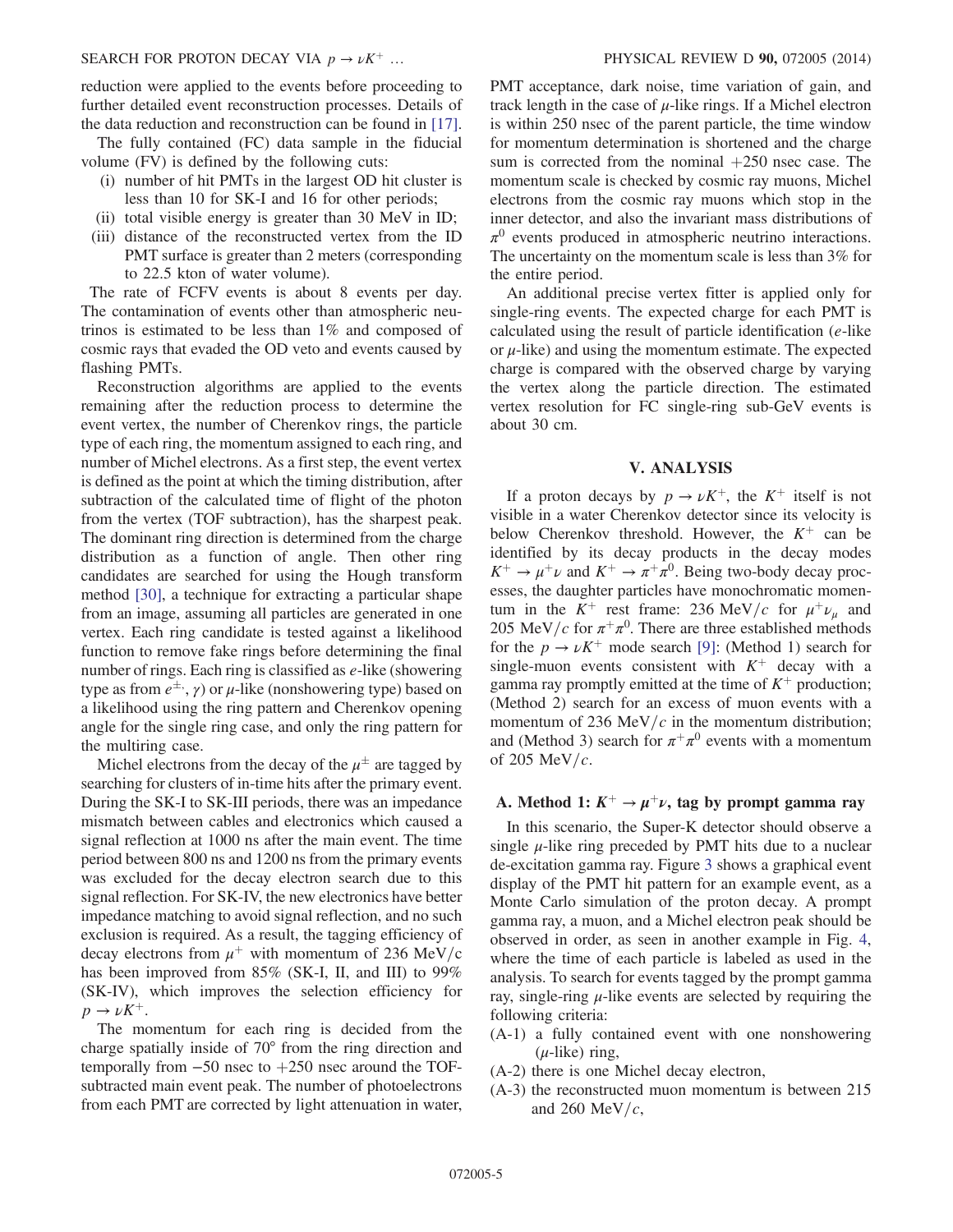<span id="page-5-0"></span>

FIG. 3 (color online). An example graphical event display of a simulated proton decay passing all of the criteria for Method 1. The single Cherenkov ring was produced by the muon from kaon decay and fit with momentum 231 MeV/ $c$ . The color of the hit PMTs represents the residual hit time after subtracting the time-of-flight of Cherenkov light in water from the vertex to the PMT. The hit PMTs associated with a 6 MeV prompt gamma are colored cyan. The decay electron was detected after the displayed event.

- (A-4) the distance between the vertices of the muon and the Michel electron is less than 200 cm,
- (A-5) the TOF-subtracted timing distribution for the muon vertex is required to have a minimum goodness-offit  $(>0.6)$ ,

<span id="page-5-1"></span>

FIG. 4. Number of hits versus hit time for a typical proton decay MC event selected by Method 1. In the upper figure, three hit clusters due to prompt  $\gamma$ , the  $\mu$  from kaon decay ( $\tau = 12$  ns), and the muon-decay electron ( $\tau = 2.2 \mu$  sec) can be seen in order. The lower figure is expanded around the  $\mu$  hit cluster and  $t_{\nu}$ ,  $t_0$ , and  $t_{\mu}$  are shown as a demonstration.

- (A-6) the pattern of the single nonshowering ring is more likely to be a muon than a proton:  $L_{pr} - L_{\mu} < 0, L_{pr}$ ,  $L_{\mu}$  are likelihood functions assuming a proton and a muon, which are described later,
- (A-7) gamma hits are found:  $8 < N_{\gamma} < 60$  for SK-I, III, and VI,  $4 < N_{\gamma} < 30$  for SK-II
- (A-8) the time difference from the gamma tag to the kaon decay is consistent with the kaon lifetime:  $t_{\mu} - t_{\gamma} < 75$  nsec,

The cut criteria (A-4) and (A-5) are applied to reject atmospheric neutrino events with a high momentum recoil proton (above Cherenkov threshold) accompanied by an invisible muon or charged pion (below the Cherenkov threshold) which produces a Michel electron in its decay chain. Since the particle type of the single nonshowering Cherenkov ring is assumed to be that of a muon, the vertex accuracy is worse when the Cherenkov ring is from a recoil proton. The inaccurate vertex determination causes incorrect TOF subtraction of the Cherenkov light. As a result, recoil protons may create a false peak in the time distribution of hit PMTs, which can fake a prompt gamma ray. The event may include Michel electrons from the decay of the invisible muon, but the distance between the misreconstructed vertex and the Michel electron is typically large.

The proton identification criterion (A-6) is a refinement to the methods in our previous paper for rejecting single proton ring events. It is used for reduction of single proton ring events. The algorithm [\[31\]](#page-13-6) makes a likelihood function assuming a muon  $(L_u)$  and a proton  $(L_{\text{pr}})$  by using the Cherenkov angle and the width of the Cherenkov ring. Figure [5](#page-6-0) shows the likelihood function. The upper figure is for the sample requiring cuts (A-1) through (A-5). Data and MC agree well. The lower figure is the same distribution after applying cuts (A-7) and (A-8) additionally. Background events are efficiently reduced by (A-6).

After cuts  $(A-1)$  through  $(A-6)$ , a distribution of hits  $(N)$ vs time after TOF subtraction  $(t)$  is made. To search for the prompt gamma ray, three quantities of time must be defined. The first is  $t<sub>u</sub>$ , which represents the time associated with the detection of the muon, or equivalently, the decay of the kaon. The second is  $t_0$ , which is the start time to search backwards to find the prompt gamma ray hits. The third is  $t<sub>y</sub>$ , which is the associated time of the gamma ray detection. PMTs outside of a 50° cone with respect to the muon direction are masked and  $t_{\mu}$  is defined as the time where  $dN/dt$  is maximum. The signal of the gamma ray is so tiny, compared to the muon, that it can easily be hidden by muon hits. To avoid this, the gamma finding is started earlier than the muon hits. To determine  $t_0$ ,  $dN/dt$  is calculated from the muon peak time into the past. Muon hits are dominant while  $dN/dt$  is increasing;  $t_0$  is defined as the latest time before the muon peak at which the number of hits decreases or stays the same. Then, in the N-versus-t distribution, a time window with 12 nsec width is slid backward from  $t_0$ .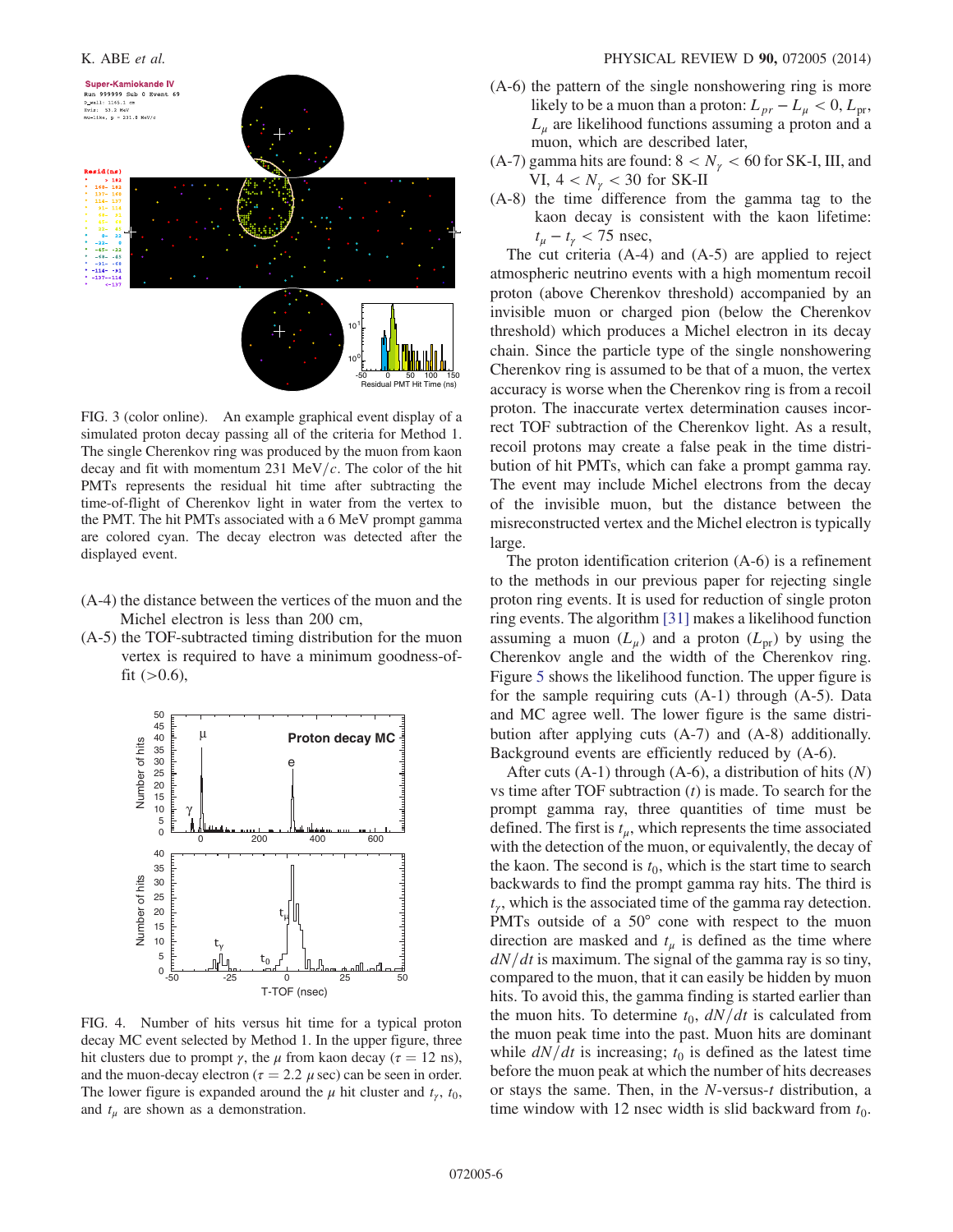<span id="page-6-0"></span>

FIG. 5 (color online). The likelihood distribution to separate  $\mu$ and proton. The negative region is  $\mu$ -like and positive is protonlike. In the upper figure, the atmospheric  $\nu$  MC (red boxes) is compared with data merging SK-I/III/IV (black bars) requiring cuts (A-1) through (A-5), and they are in good agreement. The lower figure shows the same distributions after  $γ$ -tagging cuts; is reduced by the likelihood cut. The blue histogram overlays the proton decay MC with arbitrary normalization.

The associated time of the gamma ray candidate,  $t_{\gamma}$ , is defined as the middle of the time window where the number of hits in the window is maximum,  $N_{\gamma}$ .

Figure [6](#page-6-1) shows the  $N_{\gamma}$  distribution for SK-I, III, and IV in the upper figure and SK-II in the lower figure after all cuts except (A-7). An arrow in the figure shows the signal region, i.e., with cut (A-7) applied; there are no data in this region.

Table [III](#page-7-0) show background rate per Megaton · year and expected events estimated by atmospheric  $\nu$  MC, observed events in data, and efficiencies evaluated by the proton decay MC for each reduction step. SK-I, III, and IV which have 40% photo-coverage are merged and results of SK-II with 19% photo-coverage are separately shown.

The selection efficiencies, expected number of background, and observed number of events are summarized in Table [V.](#page-11-0) The efficiency in SK-IV is higher than the other periods because the tagging efficiency for Michel electrons has been improved thanks to the new electronics described in the detector section. The total expected background for  $260$  kton  $\cdot$  year exposure is 0.4 events, and no events are observed. The dominant neutrino interaction in the background expectation comes from  $\Delta S = 0$  kaon production (48%):  $\nu p \rightarrow \nu K^{+}\Lambda$ , where the  $\Lambda$  decays to unobserved proton and  $\pi^-$ . If the neutrino interaction is accompanied by de-excitation gamma rays, the event has the same configuration as the proton decay signal. The second most prevalent background is  $\nu_{\mu}$  charged current quasielastic scattering accompanied by de-excitation gamma rays (25%).

<span id="page-6-1"></span>

FIG. 6 (color online). Number of  $\gamma$  ray hit distributions. The upper figure shows sum of SK-I, III, and IV which have 40% photo coverage, the lower figure corresponds to SK-II with 19% photo coverage. Bars, squares, and histogram correspond to data, atmospheric  $\nu$  MC normalized to livetime of data, and proton decay MC with arbitrary normalization, respectively. The signal regions are indicated by arrows. The peaks at small numbers of hits are due to dark hits of the PMTs.

The dominant systematic error for the selection of signal is uncertainty in the de-excitation gamma ray emission probabilities. They are estimated to be 15% for the 6.3 MeV gamma ray and 30% for the others [\[22\],](#page-12-20) and they contribute 19% to the overall systematic uncertainty on the selection efficiency. The other systematic uncertainties come from event reconstruction: energy scale, particle ID, ringcounting, fiducial volume, water scattering and attenuation parameters, and they range in size from 1% to 3%. In total, 22% is the systematic error of the selection. The uncertainty in the background rate comes from atmospheric neutrino flux and the cross section of neutrino interactions. The uncertainty in the neutrino flux is conservatively estimated to be 20% [\[25\]](#page-13-0). By changing the cross section of charged current quasielastic scattering, neutral current elastic scattering, and single  $\pi$  production interaction by  $\pm 30\%$ , and the deep inelastic scattering by  $\pm 50\%$ , a 10% uncertainty in background rate is found. The total systematic error for the background in Method 1 is estimated to be 25%.

There were several improvements in our analysis since our last paper about  $p \to \nu K^{+}$  was published in 2005 [\[12\]](#page-12-10). As described in the reconstruction section, the time window for hits used to calculate momentum is changed if a Michel electron is closer than 250 nsec from the parent particle. This is a new algorithm which prevents the overestimation of the momentum due to including PMT hits from the Michel electron. Previously, the vertices of those events tended to be misfit in the forward direction since the precise fitter used the expected charge for each PMT based on an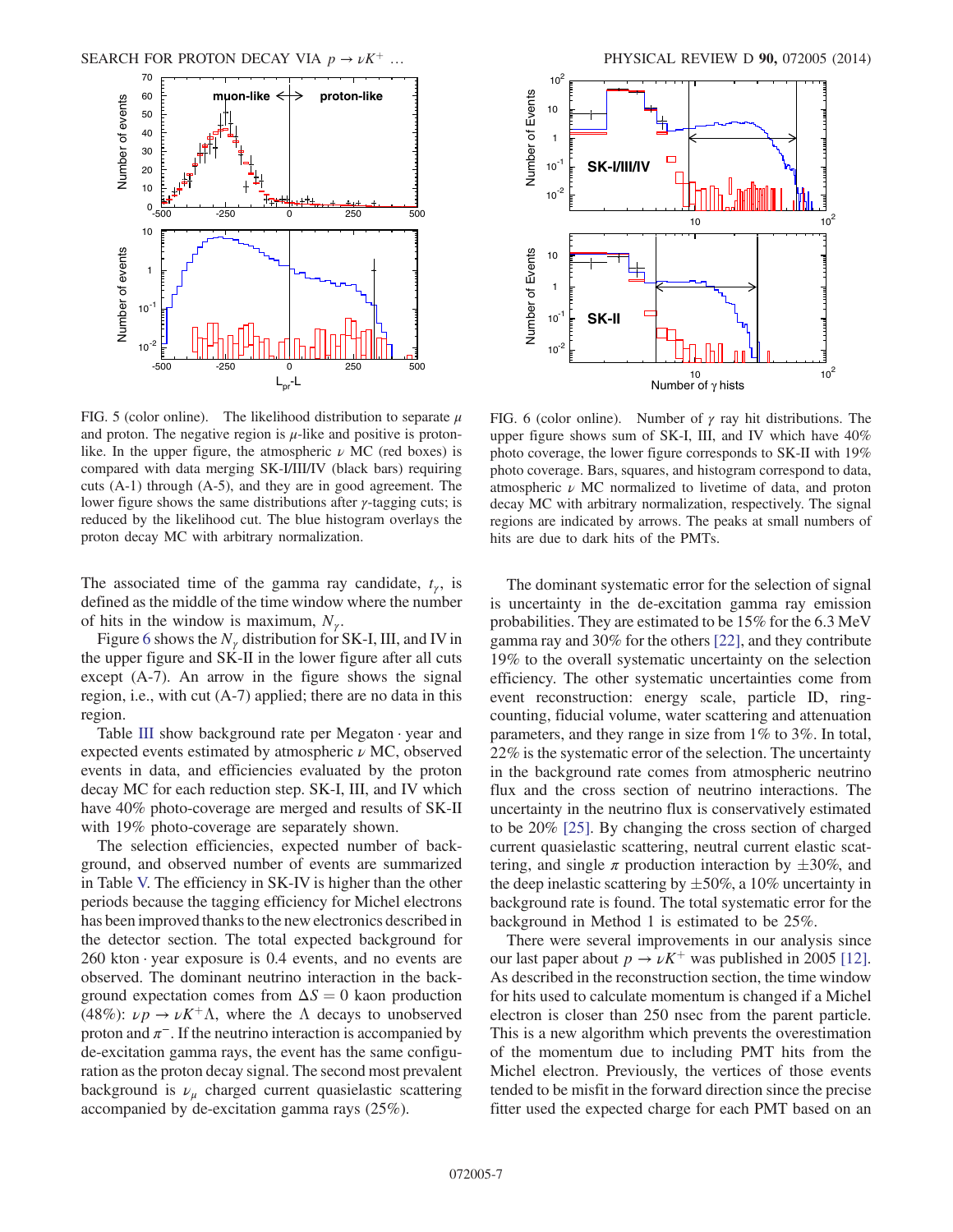<span id="page-7-0"></span>TABLE III. Event rates per Megaton · year and expected numbers of event from atmospheric  $\nu$  MC, observed numbers of event in data, and signal efficiencies estimated from proton decay MC, after each step. SK-I/III/IV with 40% photo-coverage and SK-II with 19% are shown separately.

|           | SK-I/III/IV |           |          |             | $SK-II$   |          |          |             |
|-----------|-------------|-----------|----------|-------------|-----------|----------|----------|-------------|
| Criterion | Bkg. Rate   | Exp. Bkg. | Data     | Signal Eff. | Bkg. Rate | Exp. Bkg | Data     | Signal Eff. |
| $A-1$     | 35240.8     | 7432.3    | 7497     | 0.575       | 34910.6   | 1717.6   | 1712     | 0.566       |
| $A-2$     | 24865.7     | 5244.2    | 5240     | 0.520       | 22239.7   | 1094.2   | 1051     | 0.473       |
| $A-3$     | 2496.6      | 526.5     | 531      | 0.494       | 2161.0    | 106.3    | 91       | 0.440       |
| $A-4$     | 2443.7      | 515.4     | 520      | 0.485       | 2067.8    | 101.7    | 87       | 0.420       |
| $A-5$     | 2400.3      | 506.2     | 514      | 0.479       | 2030.0    | 99.9     | 82       | 0.414       |
| $A-6$     | 2302.7      | 485.6     | 488      | 0.436       | 1931.5    | 95.0     | 78       | 0.368       |
| $A-7$     | 1.34        | 0.28      | $\Omega$ | 0.084       | 5.84      | 0.29     | $\Omega$ | 0.063       |
| $A-8$     | 1.11        | 0.24      | $\Omega$ | 0.084       | 2.75      | 0.14     | $\theta$ | 0.062       |

overestimated momentum with larger Cherenkov angle. This resulted in more TOF to be subtracted for hits backward of the particle direction and, as a result, it sometimes made fake prompt  $\gamma$  signals in atmospheric  $\nu$ interactions. The improvement of the momentum calculation algorithm reduced the atmospheric  $\nu$  background by a factor of three and eliminated a candidate event in the SK-IV data that would have survived based on the uncorrected algorithm. As a result, the expected background for the gamma-tag method in SK-I is reduced from the value in the previous paper 0.7 events, to 0.2 events while maintaining signal efficiency. The new selection criterion (A-6) further rejects 60% of the atmospheric background (after all other cuts) while losing only 8% efficiency. As a result, the expected background for Method 1 is greatly reduced, finally to 0.08 events for the SK-I period.

# B. Method 2:  $K^+ \rightarrow \mu^+ \nu_\mu$ , monoenergetic muon search

Since most of the  $K^+$ s stop in water, the monoenergetic  $\mu^+$ s from kaon decays would lead to an excess peak in the muon momentum distribution of atmospheric neutrino background. To avoid using the same events as in Method 1, Method 2 requires all the criteria in Method 1 except: the requirements in momentum (A-3) are relaxed to allow a spectrum fit, and the gamma hits (A-7) must not be present. We search for an excess of muon events in the momentum distribution by fitting the data with the proton decay signal expectation over the atmospheric neutrino background events. The signal and background normalizations are free parameters in the fit. Figure [7](#page-7-1) shows the muon momentum distribution of data from SK-I to SK-IV compared with MC. No significant excess is observed in the signal region, defined by vertical lines.

# C. Method 3:  $K^+ \rightarrow \pi^+ + \pi^0$

In Method 3,  $\pi^0$  events with a momentum of 205 MeV/c are selected. An example event display is shown in Fig. [8](#page-8-0). The  $\pi^0$  decays into two photons; if the energy of one photon is much smaller than the other, sometimes those events are misidentified as a single-ring event. A special  $\pi^0$ reconstruction algorithm is used to search for proton decay candidates within the single-ring event sample. The  $\pi^+$ does not make a clear Cherenkov ring due to its low momentum. However, hit activity in the opposite direction of the  $\pi^0$ , caused by the  $\pi^+$ , is used to identify the  $K^+ \rightarrow$  $\pi^+\pi^0$  signal. The following selection criteria are used:

- (C-1) FC events with one or two rings and all rings are e-like,
- (C-2) one Michel decay electron from the muon produced by  $\pi^+$  decay,
- (C-3) the reconstructed invariant mass of the  $\pi^0$  candidate is between 85 and 185 MeV/ $c^2$ ,

<span id="page-7-1"></span>

FIG. 7 (color online). Muon momentum distribution for  $260$  kton  $\cdot$  year. Dots, boxes, and histogram correspond to data, atmospheric  $\nu$  MC, and proton decay MC, respectively. The data are fit by the background plus signal by free normalization. No excess above the expected background is observed. The normalization of the proton decay MC histogram shown is at the upper limit allowed by the fit.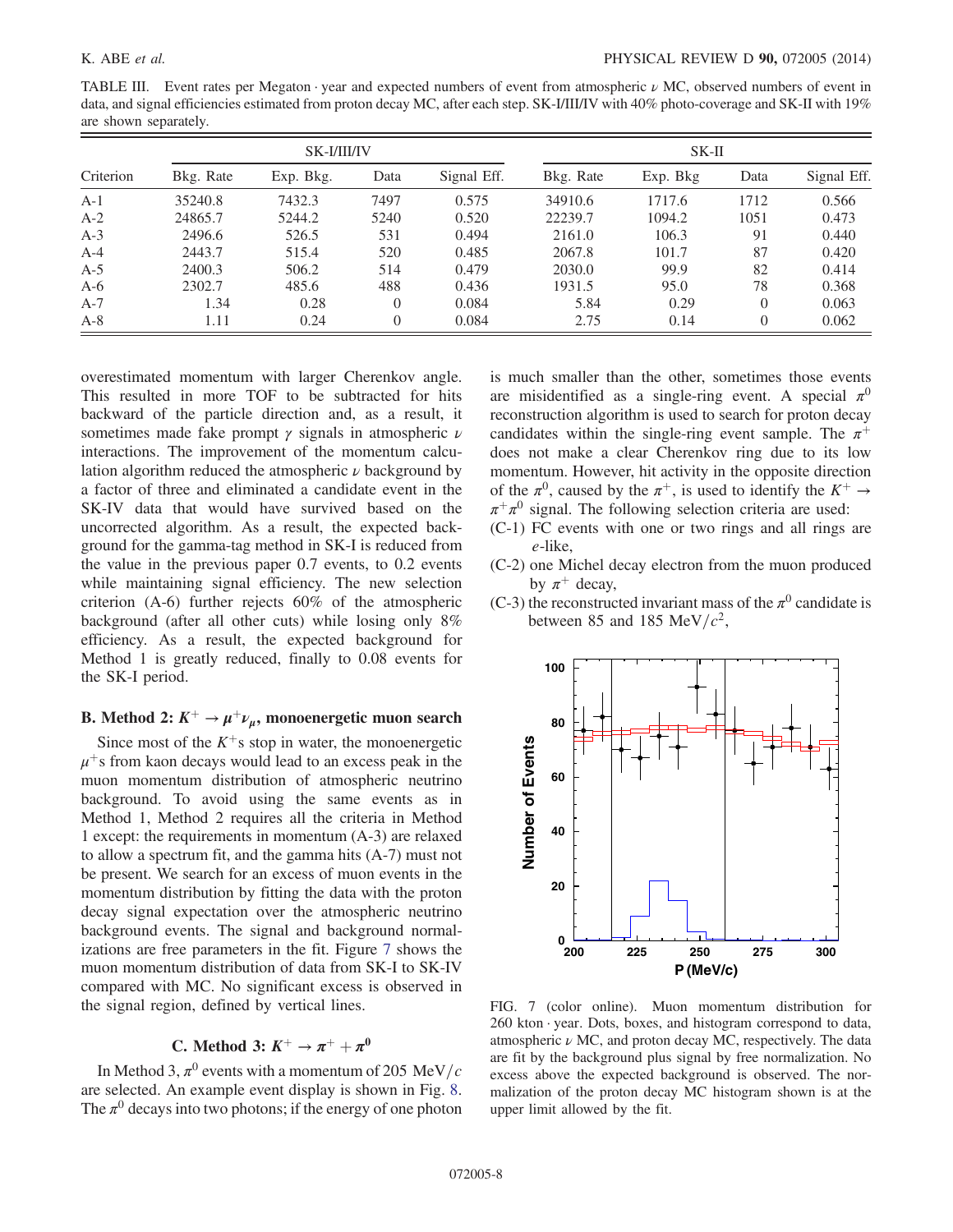#### SEARCH FOR PROTON DECAY VIA  $p \rightarrow \nu K^+$  … PHYSICAL REVIEW D 90, 072005 (2014)

<span id="page-8-0"></span>

FIG. 8 (color online). An example graphical event display of a simulated proton decay passing all of the criteria for Method 3. The two Cherenkov rings were produced by gamma rays from  $\pi^0$ decay and reconstructed to an invariant mass of 155 MeV/ $c<sup>2</sup>$  and momentum of 209 MeV/ $c$ . The color of the hit PMTs represents the residual hit time after subtracting the time-of-flight of Cherenkov light in water from the vertex to the PMT. The  $\pi^+$ does not make a Cherenkov ring that is reconstructed, however PMT hits due to this particle are present opposite to the  $\pi^0$ direction, visible in the upper left of the ID barrel region.

- (C-4) the reconstructed momentum of the  $\pi^0$  candidate is between 175 and 250 MeV/ $c$ ,
- (C-5) the residual visible energy, defined as energy not associated with the  $\pi^0$  nor the  $\pi^+$  is low:  $E_{res}$  < 12 MeV for two-ring events and  $E_{res}$  < 20 MeV for single-ring events  $(E_{res}$  is described later),
- (C-6) the likelihood for the photon distribution is consistent with that expected for signal events:  $L_{shape} > 2.0$  for two-ring events and  $L_{shape} > 3.0$  for single-ring events in SK-I/III/IV;  $L_{shape} > 1.0$  for SK-II.  $L_{shape}$ is explained later.
- (C-7) there is visible energy backwards from the  $\pi^0$ direction consistent with a low momentum  $\pi^+$ : 10 MeV <  $E_{\rm bk}$  < 50 MeV. A detailed description of  $E_{\text{bk}}$  is given later.

A special  $\pi^0$  reconstruction algorithm is applied to the single-ring sample, which was developed for rejecting single-ring  $\pi^0$  background from CC  $\nu_e$  appearance in neutrino oscillations. The  $\pi^0$  algorithm forces a fit to the best second ring by comparing the observed and the expected light patterns under the assumption of two electromagnetic showers and reconstructs the invariant mass and momentum of the  $\pi^0$  candidate. Then (C-3) and (C-4) can be applied even for the single-ring samples.

After selecting single  $\pi^0$  candidates in the signal momentum region, and requiring a Michel electron, further cuts are applied to find the tiny Cherenkov light from the

<span id="page-8-1"></span>

FIG. 9 (color online). Charge distribution as a function of angle to the  $\pi^+$  direction which is defined as opposite the reconstructed  $\pi^0$  direction. The upper figure shows the distribution for the signal MC in which  $K^+$  decays into  $\pi^+$  and  $\pi^0$ . The bump around 23° in the signal is made by Cherenkov light of  $\pi^{+}$ . The lower figure shows only the region from 0° to 60° for signal MC (blue) and atmospheric  $\nu$  MC (hatched red) after the (C-1)-(C-5) criteria are required. These histograms show the average response from numerous Monte Carlo events.

 $\pi^+$ . Figure [9](#page-8-1) shows the photoelectron distribution versus angle for proton decay Monte Carlo events. The angle is calculated from the opposite direction of the reconstructed  $\pi^0$ , which can be assumed as the  $\pi^+$  direction. The small bump around 23 $^{\circ}$  comes from  $\pi^{+}$ .

The Cherenkov light in an event is then divided into three regions: (i) a  $\pi^0$  dominant region, inside of 90° from each  $\gamma$ direction, (ii) a  $\pi$ <sup>+</sup> dominant region, inside of 35° from the backwards direction from the reconstructed  $\pi^0$  momentum vector, and (iii) a residual region. These regions are illustrated in Fig. [10](#page-9-0).

Visible energy sums are calculated for regions (2) and (3) by masking region (1) to define  $E_{\text{bk}}$  and  $E_{\text{res}}$  to be used in criteria (C-5) and (C-7), respectively. Nonzero  $E_{\text{bk}}$  is used to identify the presence of the  $\pi^{+}$ . By requiring low  $E_{res}$ , we reject background events with additional final state particles that produce Cherenkov light. In the case of a singlering  $\pi^0$  candidate, only the ring direction found by the default reconstruction is masked as region (1), because the other ring candidate found by the  $\pi^0$  special algorithm is often found at a large angle from the existing ring direction due to asymmetric decay, and if the 90° cone of the additional ring is masked, the  $\pi^+$  direction may be also masked. In this case, the missing  $\gamma$  may exist in region (2) or (3), so the cut value for  $E_{res}$  is looser than in the two-ring case. The shape of the angular distribution seen in Fig. [9](#page-8-1) is also useful to separate signal and background. Based on Fig. [9](#page-8-1), the expected photoelectrons are generated assuming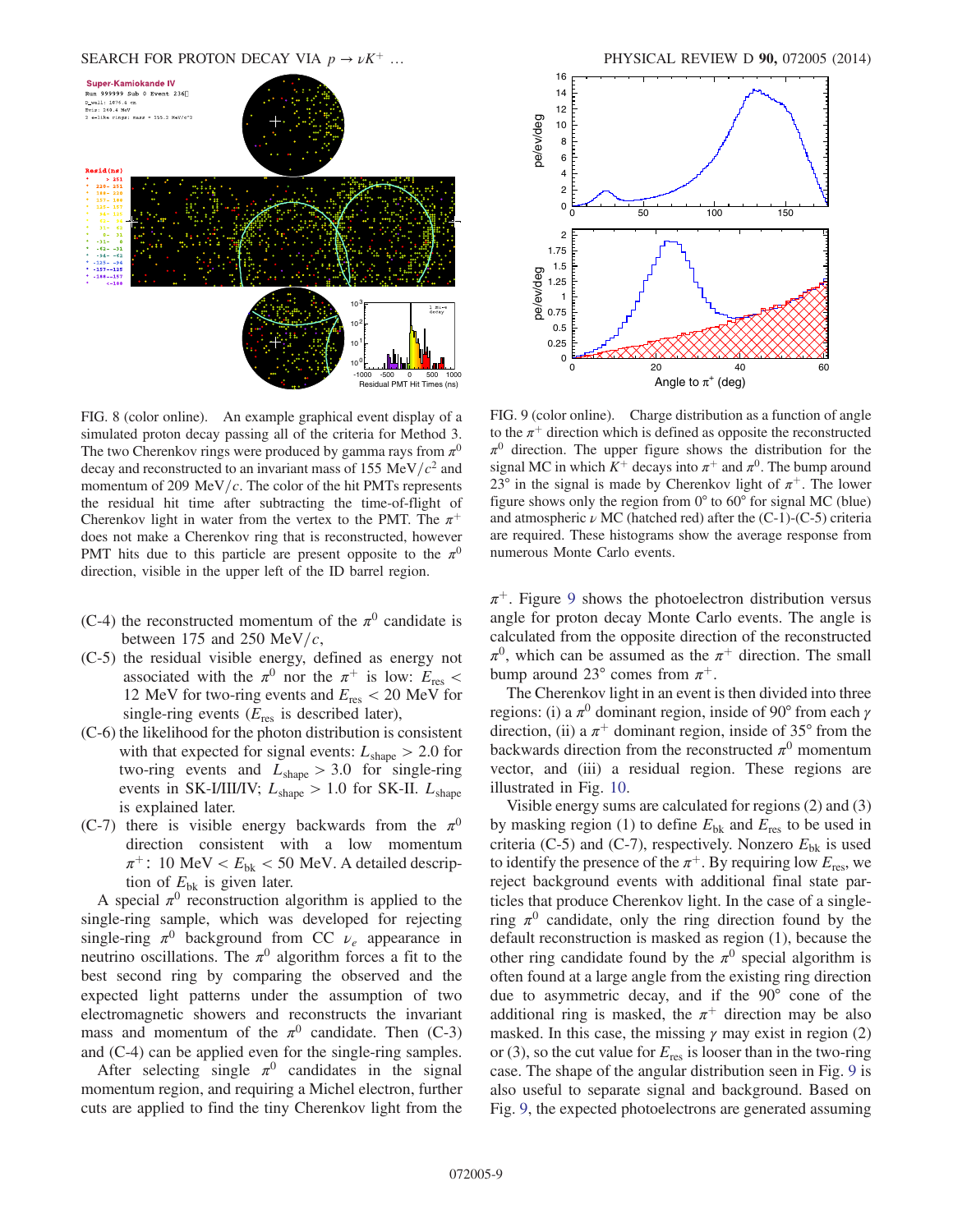

FIG. 10 (color online). An illustration showing each region for  $K^+ \rightarrow \pi^+\pi^0$ . Region (1) is an area which is inside of 90° from each  $\gamma$  direction, region (2) is an area which is inside of 35 $\degree$  from backward of reconstructed  $\pi^0$  direction, and region (3) is defined as residual part.

signal and background, and a likelihood function  $(L_{\text{shape}})$  is calculated for use in (C-6). Then  $\pi^+$  can be tagged by using deposited energy  $(E_{\text{bk}})$  and shape of charge distribution  $(L<sub>shape</sub>)$ . The shape of the angular distribution is slightly different in the single-ring and two-ring cases, and also depends on photo-coverage, so the cut value is tuned separately for SK-II. Figure [11](#page-9-1) shows  $E_{res}$ ,  $L_{shape}$ , and  $E_{\rm bk}$  distributions of the two-ring sample of SK – I + III + IV data and the atmospheric  $\nu$  MC normalized by livetime, after cuts from (C-1) through (C-4), with good agreement

<span id="page-9-0"></span>

<span id="page-9-2"></span>

FIG. 12 (color online).  $E_{res}$  distributions for the two-ring (upper) and single-ring (lower) samples after all cuts except (C-5) in all periods. Red histograms are atmospheric  $\nu$  MC, and blue histograms are proton decay MC, respectively. No data remain after cuts. Arrows in the figures show signal regions.

between data and simulation. Figures  $12-15$  $12-15$  show  $E_{res}$ ,  $L_{\text{shape}}$ , and  $E_{\text{bk}}$  distributions after all cuts except for the cut itself.

Table [IV](#page-11-1) shows background rates per megaton · year exposure, expected events estimated by atmospheric  $\nu$  MC, observed number of events in data, and efficiencies for each step. Results for SK-II, which has 19% photo-coverage are

<span id="page-9-1"></span>

**SK-I/III/IV** 1 Number of events Number of events **2R sample**  $10^{-1}$  $10^{2}$ -20 0 20 **SK-I/III/IV** 1 Number of events Number of events **1R sample**  $10<sup>-1</sup>$  $10^{2}$ -20 0 20  $L_{\rm shape}$ 

FIG. 11 (color online).  $E_{res}$  (upper),  $L_{shape}$  (middle), and  $E_{bk}$ (lower) distributions for the two-ring sample in SK-I,III, and IV after cuts from (C-1) through (C-4). Black crosses correspond to data and red histograms show the atmospheric  $\nu$  MC normalized by livetime.

FIG. 13 (color online).  $L_{shape}$  distributions for the two-ring (upper) and single-ring (lower) samples for SK-I,III, and IV, after all cuts except (C-6). Black dots correspond to data, red histograms are atmospheric  $\nu$  MC normalized to the livetime of data, and blue histograms are proton decay MC, respectively. Arrows in the figures show signal regions.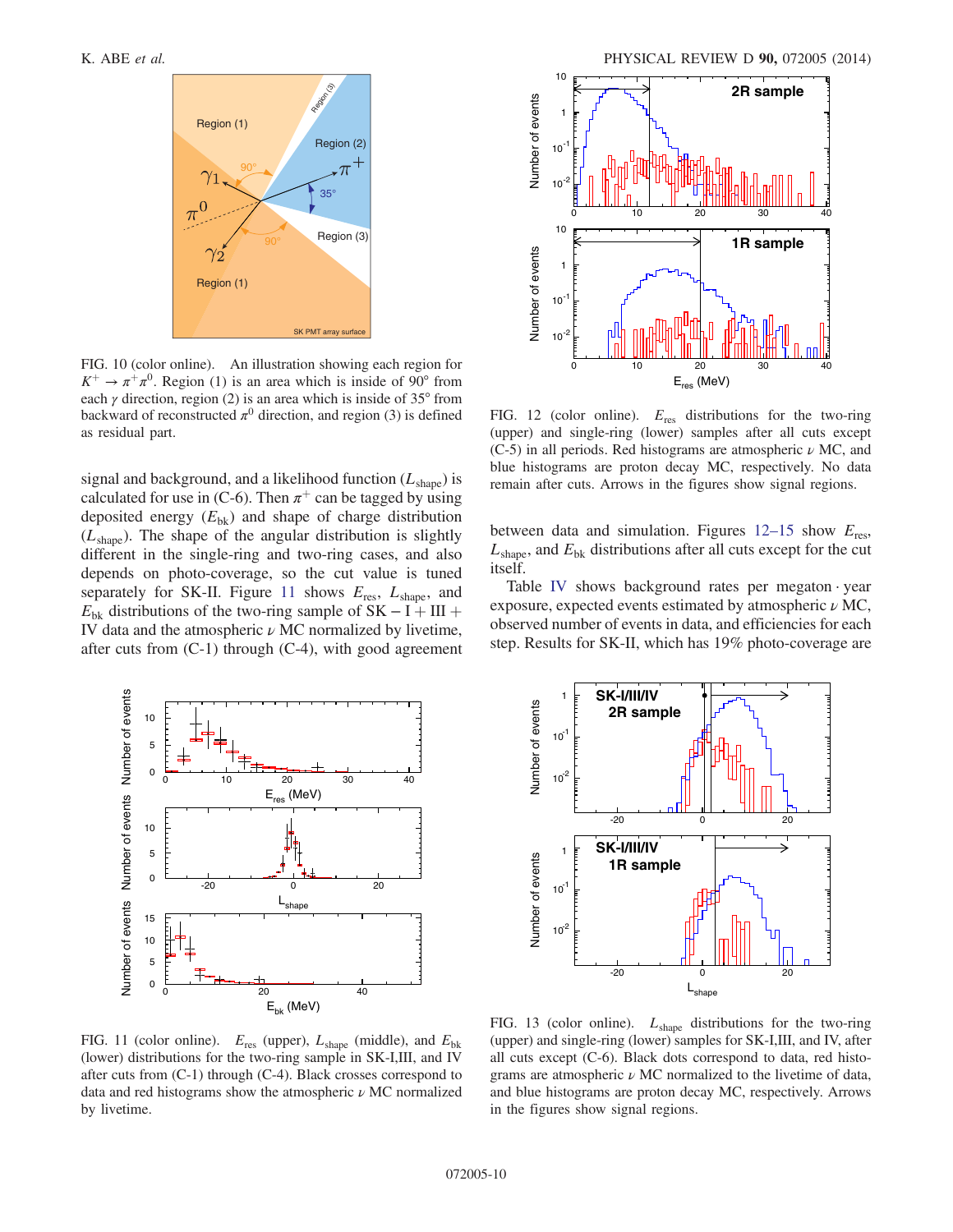

FIG. 14 (color online).  $L_{shape}$  distributions for the two-ring (upper) and single-ring (lower) samples for SK-II after all cuts except (C-6), respectively. Red histograms are atmospheric  $\nu$  MC, and blue histograms are proton decay MC. No data remain after cuts. Arrows in the figures show signal regions.



FIG. 15 (color online).  $E_{\text{bk}}$  distributions for the two-ring (upper) and single-ring (lower) samples after all cuts except (C-7) in all periods. Black dots correspond to data, red histograms are atmospheric  $\nu$  MC, and blue histograms are proton decay MC, respectively. Arrows in the figures show signal regions.

separately shown in the table. The selection efficiencies, expected numbers of background, and observed numbers of events for each period are summarized in Table [V.](#page-11-0) The total expected background for  $260$  kton · year exposure is  $0.6$ events. No events are observed in the SK data. The dominant neutrino interaction modes in the background are charged current single  $\pi$  production (38%) with low momentum  $\mu$ , kaon production (37%) described in Method 1, and neutral current multi- $\pi$  production (11%).

The uncertainty for the  $\pi^0$  fitter is rather large, 18% [\[32\]](#page-13-7), but is only applied to the fraction of the single-ring  $\pi^0$ sample (19%) with a final systematic error of 4.5%. The leading systematic uncertainty in the signal efficiency of Method 3 is in the  $\pi^+$  interaction in water, estimated to be 5%. Including other reconstruction errors as listed for Method 1, the total systematic uncertainty in the signal efficiency of Method 3 is estimated to be 9.5%. The systematic uncertainty for the background in Method 3 is estimated to be 29% based on the uncertainties in atmospheric neutrino flux and cross section following the same procedure as described for Method 1.

Compared to our previous publication, Method 3 is improved in efficiency by the addition of the single-ring  $\pi^0$ sample which occupies 19% of the selected events in the signal MC. The angle cut at 40° applied to calculate the charge sum in region (2) in the previous paper was rather loose (refer to Fig. [9](#page-8-1)). The cut value was tuned to 35° by maximizing  $S/\sqrt{N}$  to reduce more background. The new variable  $L_{shape}$  also reduces background. As a result, the efficiency of Method 3 is increased by 30% and the background is reduced by 30% from the previously published result for SK-I. The efficiencies, backgrounds, and observed events are summarized in Table [V.](#page-11-0) The efficiency in SK-IV is larger than the other periods because of the improvement in efficiency for Michel electron tagging.

#### D. Lifetime limit

In the absence of any excess signal above the background expectation, we calculate the lower limit on the proton partial lifetime using a Bayesian method [\[33\]](#page-13-8) to incorporate systematic uncertainty. The calculation method used in our previous publication [\[12\]](#page-12-10) is applied in this analysis.

For Methods  $i = 1$  and 3, where  $n_i$  is the number of candidate events in the ith proton decay search, the conditional probability distribution for the decay rate is expressed as:

$$
P(\Gamma|n_i) = \iiint \frac{e^{-(\Gamma \lambda_i \varepsilon_i + b_i)} (\Gamma \lambda_i \varepsilon_i + b_i)^{n_i}}{n_i!} \times P(\Gamma) P(\lambda_i) P(\varepsilon_i) P(b_i) d\lambda_i d\varepsilon_i db_i \qquad (1)
$$

where  $\lambda_i$  is the true detector exposure,  $\varepsilon_i$  is the true detection efficiency including the meson branching ratio, and  $b_i$  is the true number of background events. The decay rate prior probability distribution  $P(\Gamma)$  is 1 for  $\Gamma \ge 0$  and otherwise 0.

The prior probability distributions incorporating uncertainties in detector exposure  $P(\lambda_i)$ , efficiency  $P(\varepsilon_i)$ , and background  $P(b_i)$ , are expressed as: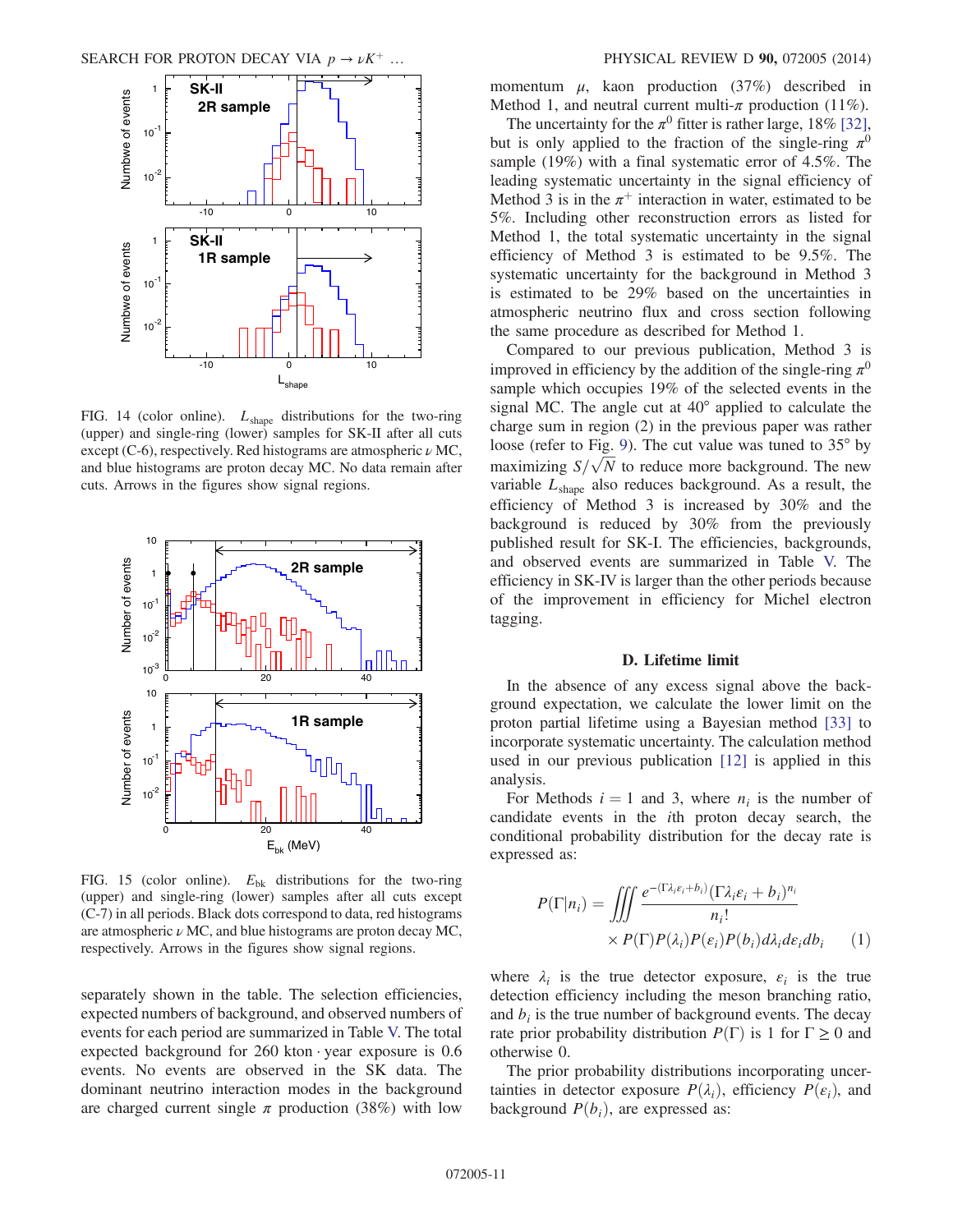<span id="page-11-1"></span>TABLE IV. Event rates per Megaton · year and expected numbers of event from atmospheric ν MC, observed numbers of event in data, and signal efficiencies estimated from proton decay MC, for method 3. SK-I/III/IV with 40% photo-coverage and SK-II with 19% are shown separately.

|           | SK-I/III/IV |           |       |             | $SK-II$   |          |      |             |
|-----------|-------------|-----------|-------|-------------|-----------|----------|------|-------------|
| Criterion | Bkg. Rate   | Exp. Bkg. | Data  | Signal Eff. | Bkg. Rate | Exp. Bkg | Data | Signal Eff. |
| $C-1$     | 51874.1     | 10940.3   | 10945 | 257         | 53574.1   | 2635.8   | 2615 | 0.277       |
| $C-2$     | 5275.4      | 1112.6    | 1126  | 0.191       | 5421.1    | 266.7    | 300  | 0.191       |
| $C-3$     | 1003.9      | 211.7     | 200   | 0.153       | 1266.7    | 62.3     | 56   | 0.137       |
| $C-4$     | 225.6       | 47.6      | 42    | 0.131       | 244.1     | 12.0     | 10   | 0.114       |
| $C-5$     | 171.8       | 36.2      | 37    | 0.120       | 178.1     | 8.76     |      | 0.101       |
| $C-6$     | 10.1        | 2.13      | 2     | 0.098       | 15.9      | 0.780    |      | 0.775       |
| $C-7$     | 2.09        | 0.44      | 0     | 0.087       | 3.42      | 0.17     | 0    | 0.067       |

<span id="page-11-0"></span>TABLE V. Summary of the proton decay search with selection efficiencies and expected backgrounds for each detector period.

|                        |                  | $SK-I$         | $SK-II$        | SK-III         | SK-IV          |
|------------------------|------------------|----------------|----------------|----------------|----------------|
| $Exp.(kton \cdot yrs)$ |                  | 91.7           | 49.2           | 31.9           | 87.3           |
| Prompt $\gamma$        | $Eff.(\%)$       | $7.9 \pm 0.1$  | $6.3 \pm 0.1$  | $7.7 \pm 0.1$  | $9.1 \pm 0.1$  |
|                        | $BKG/Mt\cdot yr$ | $0.8 \pm 0.2$  | $2.8 \pm 0.5$  | $0.8 \pm 0.3$  | $1.5 \pm 0.3$  |
|                        | <b>BKG</b>       | 0.08           | 0.14           | 0.03           | 0.13           |
|                        | <b>OBS</b>       | $\Omega$       | $\theta$       | $\theta$       | $\Omega$       |
| $P_{\mu}$ spec.        | $Eff.(\%)$       | $33.9 \pm 0.3$ | $30.6 \pm 0.3$ | $32.6 \pm 0.3$ | $37.6 \pm 0.3$ |
|                        | $BKG/Mt\cdot yr$ | $2107 \pm 39$  | $1916 \pm 35$  | $2163 \pm 40$  | $2556 \pm 47$  |
|                        | <b>BKG</b>       | 193            | 94.3           | 69.0           | 223.1          |
|                        | <b>OBS</b>       | 177            | 78             | 85             | 226            |
| $\pi^+\pi^0$           | $Eff.(\%)$       | $7.8 \pm 0.1$  | $6.7 \pm 0.1$  | $7.9 \pm 0.1$  | $10.0 \pm 0.1$ |
|                        | $BKG/Mt\cdot yr$ | $2.0 \pm 0.4$  | $3.4 \pm 0.6$  | $2.3 \pm 0.4$  | $2.0 \pm 0.3$  |
|                        | <b>BKG</b>       | 0.18           | 0.17           | 0.09           | 0.18           |
|                        | <b>OBS</b>       | $\theta$       | $\overline{0}$ | $\theta$       | $\theta$       |

$$
P(\lambda_i) = \delta(\lambda_i - \lambda_{0,i}), \qquad (2)
$$

$$
P(\varepsilon_i) = \exp[-(\varepsilon_i - \varepsilon_{0,i})^2 / 2\sigma_{\varepsilon,i}^2]
$$
  
(0 \le \varepsilon\_i \le 1, otherwise 0), (3)

$$
P(b_i) = \int_0^\infty \frac{e^{-b'} (b')^{b_{0,i}}}{b_{0,i}!} \exp\left[\frac{-(b_i C_i - b')^2}{2\sigma_{b,i}^2}\right] db'
$$
  
(0 \le b<sub>i</sub>, otherwise 0), (4)

where  $\lambda_{0,i}$  is the estimated exposure,  $\varepsilon_{0,i}$  is the estimated efficiency,  $b_{0,i}$  is the estimated number of background events in 500 years MC,  $C_i$  is the MC-to-exposure normalization factor, and  $\sigma_{\varepsilon,i}$  and  $\sigma_{b,i}$  are the uncertainties in detection efficiency and background, respectively.

To combine Method 2, the remaining events are divided into three momentum bins:  $200-215 \text{ MeV}/c$ , 215–260 MeV/c, and 260–305 MeV/c and the number of observed events are denoted as  $m_1$ ,  $m_2$ ,  $m_3$  instead of  $n_i$ . Then, the nucleon decay rate probability,  $P(\Gamma|m_1, m_2, m_3)$ , is calculated as:

$$
P(\Gamma|m_1, m_2, m_3)
$$
  
= 
$$
\iiint_{j=1}^{3} \prod_{j=1}^{e^{-(\Gamma \lambda_j \varepsilon_j + b_{\text{shape},j}b)} (\Gamma \lambda_j \varepsilon_j + b_{\text{shape},j}b)^{m_j}} m_j! \times P(\Gamma) P(\lambda_j) P(\varepsilon_j) P(b) P(b_{\text{shape},j}) d\lambda_j d\varepsilon_j dbdb_{\text{shape},j},
$$

$$
(5)
$$

where  $j = 1, 2, 3$  corresponds to each momentum bin,  $P(b)$ is defined as one for  $b > 0$  and otherwise 0, and  $\varepsilon_i$  denotes the efficiency for each bin. The number of background events,  $b_{\text{shape},j}$ , is  $b_j$  normalized by  $b_2$ . The uncertainty function of the background shape  $P(b_{\text{shape},j})$  is defined by a Gaussian function for the 1st and 3rd bin, and a delta function for the 2nd bin. The uncertainties of the background are estimated to be 7% and 8% respectively from the difference of MC models.

We combine all three searches to calculate the lower limit of the nucleon decay rate,  $\Gamma_{\text{limit}}$  as:

$$
CL = \frac{\int_{\Gamma=0}^{\Gamma_{\text{limit}}} \prod_{i=1}^{N=3} P(\Gamma|n_i) d\Gamma}{\int_{\Gamma=0}^{\infty} \prod_{i=1}^{N=3} P(\Gamma|n_i) d\Gamma},
$$
(6)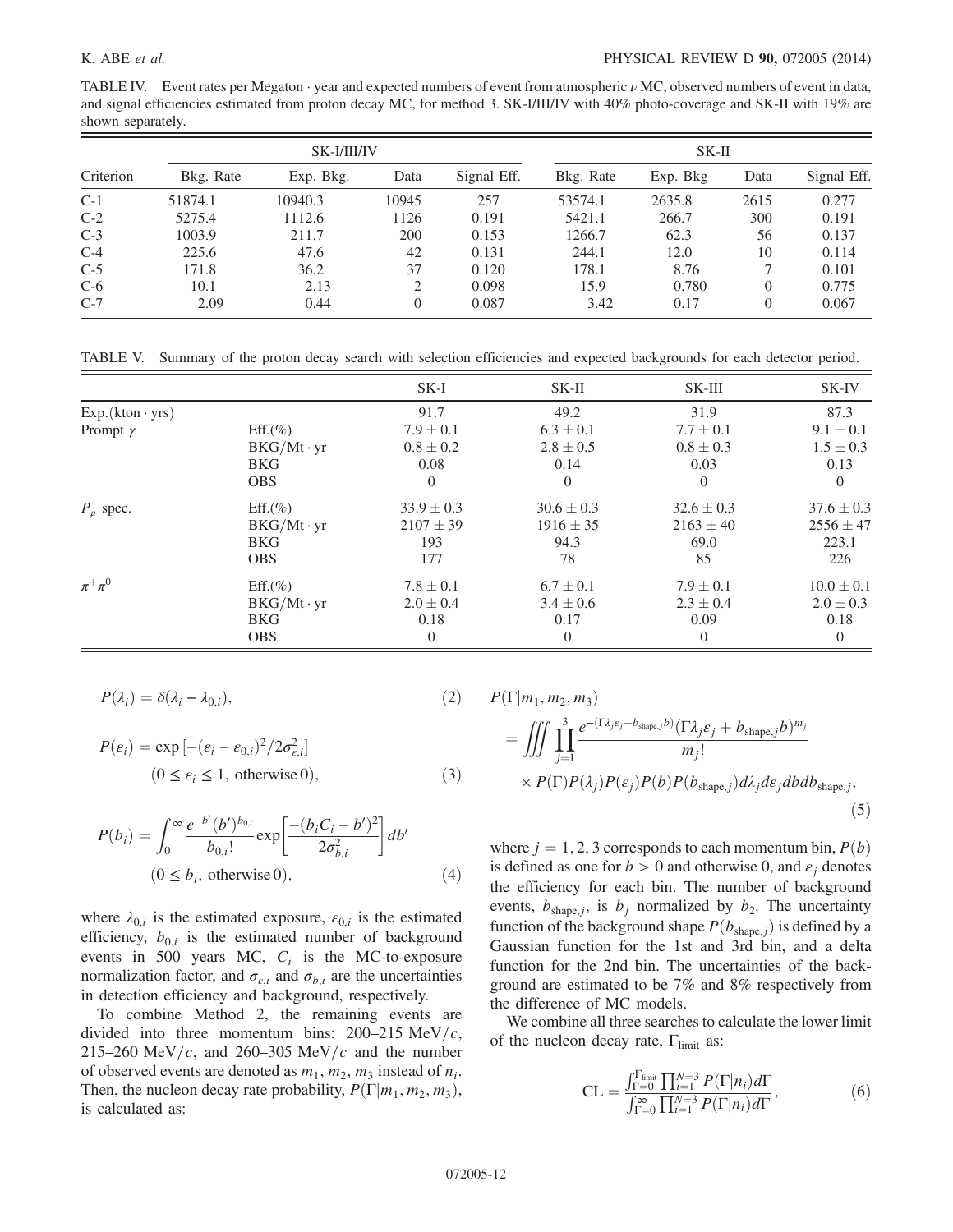where  $N = 3$  is the number of independent search methods, $<sup>2</sup>$  and CL is the confidence level, taken to be</sup> 90%. The lower lifetime limit is given by:

$$
\tau/B_{p\to\nu K^+} = \frac{1}{\Gamma_{\text{limit}}} \sum_{i=1}^N [\varepsilon_{0,i} \cdot \lambda_{0,i}]. \tag{7}
$$

The result of the limit calculation combining the three search methods is

$$
\tau/B_{p\to\nu K^+} > 5.9 \times 10^{33} \text{ years},
$$

at the 90% confidence level. If only the results of the low background searches are used, Methods 1 and 3, the lower limits of proton lifetime are estimated to be  $2.5 \times 10^{33}$  and  $2.6 \times 10^{33}$  years, respectively. The lifetime limit from the muon momentum spectrum fit, Method 2, is  $0.8 \times$  $10^{33}$  years.

### VI. CONCLUSION

The proton decay search for  $p \to \nu K^+$  was carried out with  $260$  kton  $\cdot$  year exposure, including SK-I, II, III, and

<sup>2</sup>for  $i = 2$ , the second search method,  $P(\Gamma | n_2) \equiv$  $P(\Gamma|m_1, m_2, m_3)$ 

IV. There are several improvements in the analysis and we succeeded to reduce backgrounds drastically and to increase efficiencies. However, we do not find any evidence for proton decay in this exposure, therefore we have set a limit on the partial lifetime as  $5.9 \times 10^{33}$  years, which is more than 2.5 times more stringent than our previous publication. The nonobservation of proton decay into this mode constrains, but does not exclude, recent SUSY GUT models.

### ACKNOWLEDGMENTS

We gratefully acknowledge the cooperation of the Kamioka Mining and Smelting Company. The Super-Kamiokande experiment has been built and operated from funding by the Japanese Ministry of Education, Culture, Sports, Science and Technology, the U.S. Department of Energy, and the U.S. National Science Foundation. Some of us have been supported by funds from the Korean Research Foundation (BK21), the National Research Foundation of Korea (NRF-20110024009), the State Committee for Scientific Research in Poland (Grant No. 1757/B/H03/2008/35), the European Union FP7 (DS laguna-lbno PN-284518 and ITN invisibles GA-2011- 289442), the Japan Society for the Promotion of Science, and the National Natural Science Foundation of China under Grants No. 10575056.

- <span id="page-12-0"></span>[1] H. Georgi and S.L. Glashow, [Phys. Rev. Lett.](http://dx.doi.org/10.1103/PhysRevLett.32.438) 32, 438 [\(1974\).](http://dx.doi.org/10.1103/PhysRevLett.32.438)
- <span id="page-12-1"></span>[2] C. McGrew et al., Phys. Rev. D 59[, 052004 \(1999\).](http://dx.doi.org/10.1103/PhysRevD.59.052004)
- <span id="page-12-2"></span>[3] K. S. Hirata et al., [Phys. Lett. B](http://dx.doi.org/10.1016/0370-2693(89)90058-0) 220, 308 (1989).
- <span id="page-12-3"></span>[4] M. Shiozawa et al., [Phys. Rev. Lett.](http://dx.doi.org/10.1103/PhysRevLett.81.3319) 81, 3319 (1998); H. Nishino et al., Phys. Rev. Lett. 102[, 141801 \(2009\)](http://dx.doi.org/10.1103/PhysRevLett.102.141801).
- <span id="page-12-4"></span>[5] J. Wess and B. Zumino, [Nucl. Phys.](http://dx.doi.org/10.1016/0550-3213(74)90355-1) B70, 39 (1974).
- <span id="page-12-5"></span>[6] W. J. Marciano and G. Senjanovic, [Phys. Rev. D](http://dx.doi.org/10.1103/PhysRevD.25.3092) 25, 3092 [\(1982\).](http://dx.doi.org/10.1103/PhysRevD.25.3092)
- <span id="page-12-6"></span>[7] N. Sakai and T. Yanagida, Nucl. Phys. **B197**[, 533 \(1982\)](http://dx.doi.org/10.1016/0550-3213(82)90457-6); S. Weinberg, [Phys. Rev. D](http://dx.doi.org/10.1103/PhysRevD.26.287) 26, 287 (1982).
- <span id="page-12-7"></span>[8] H. Murayama and A. Pierce, [Phys. Rev. D](http://dx.doi.org/10.1103/PhysRevD.65.055009) 65, 055009 [\(2002\).](http://dx.doi.org/10.1103/PhysRevD.65.055009)
- <span id="page-12-21"></span>[9] Y. Hayato et al. (Super-Kamiokande Collaboration), [Phys.](http://dx.doi.org/10.1103/PhysRevLett.83.1529) Rev. Lett. 83[, 1529 \(1999\)](http://dx.doi.org/10.1103/PhysRevLett.83.1529).
- <span id="page-12-8"></span>[10] K. S. Babu, B. Bajc, and Z. Tavartkiladze, [Phys. Rev. D](http://dx.doi.org/10.1103/PhysRevD.86.075005) 86, [075005 \(2012\);](http://dx.doi.org/10.1103/PhysRevD.86.075005) T. Goto and T. Nihei, [Phys. Rev. D](http://dx.doi.org/10.1103/PhysRevD.59.115009) 59, [115009 \(1999\).](http://dx.doi.org/10.1103/PhysRevD.59.115009)
- <span id="page-12-9"></span>[11] K. S. Babu, J. C. Pati, and Z. Tavartkiladze, [J. High Energy](http://dx.doi.org/10.1007/JHEP06(2010)084) [Phys. 06 \(2010\) 084;](http://dx.doi.org/10.1007/JHEP06(2010)084) V. Lucas and S. Raby, [Phys. Rev. D](http://dx.doi.org/10.1103/PhysRevD.55.6986) 55, [6986 \(1997\)](http://dx.doi.org/10.1103/PhysRevD.55.6986).
- <span id="page-12-10"></span>[12] K. Kobayashi et al., Phys. Rev. D 72[, 052007 \(2005\).](http://dx.doi.org/10.1103/PhysRevD.72.052007)
- <span id="page-12-11"></span>[13] S. Fukuda et al., [Nucl. Instrum. Methods Phys. Res., Sect. A](http://dx.doi.org/10.1016/S0168-9002(03)00425-X) 501[, 418 \(2003\)](http://dx.doi.org/10.1016/S0168-9002(03)00425-X).
- <span id="page-12-12"></span>[14] H. Kume et al., [Nucl. Instrum. Methods Phys. Res.](http://dx.doi.org/10.1016/0167-5087(83)90007-8) 205, 443 [\(1983\);](http://dx.doi.org/10.1016/0167-5087(83)90007-8) A. Suzuki, M. Mori, K. Kaneyuki, T. Tanimori, J. Takeuchi, H. Kyushima, and Y. Ohashi, [Nucl. Instrum.](http://dx.doi.org/10.1016/0168-9002(93)90949-I) [Methods Phys. Res., Sect. A](http://dx.doi.org/10.1016/0168-9002(93)90949-I) 329, 299 (1993).
- <span id="page-12-13"></span>[15] H. Nishino, K. Awai, Y. Hayato, S. Nakayama, K. Okumura, M. Shiozawa, A. Takeda, K. Ishikawa, A. Minegishi, and Y. Arai, [Nucl. Instrum. Methods Phys. Res., Sect. A](http://dx.doi.org/10.1016/j.nima.2009.09.026) 610, [710 \(2009\)](http://dx.doi.org/10.1016/j.nima.2009.09.026); S. Yamada et al., [IEEE Trans. Nucl. Sci.](http://dx.doi.org/10.1109/TNS.2009.2034854) 57, 428 [\(2010\).](http://dx.doi.org/10.1109/TNS.2009.2034854)
- <span id="page-12-14"></span>[16] K. Abe et al., [Nucl. Instrum. Methods Phys. Res., Sect. A](http://dx.doi.org/10.1016/j.nima.2013.11.081) 737[, 253 \(2014\)](http://dx.doi.org/10.1016/j.nima.2013.11.081).
- <span id="page-12-15"></span>[17] K. Abe et al., Phys. Rev. Lett. 110[, 181802 \(2013\)](http://dx.doi.org/10.1103/PhysRevLett.110.181802); [107](http://dx.doi.org/10.1103/PhysRevLett.107.241801), [241801 \(2011\);](http://dx.doi.org/10.1103/PhysRevLett.107.241801) R. Wendell et al., [Phys. Rev. D](http://dx.doi.org/10.1103/PhysRevD.81.092004) 81, 092004 [\(2010\)](http://dx.doi.org/10.1103/PhysRevD.81.092004) (and more relevant references).
- <span id="page-12-16"></span>[18] K. Nakamura, S. Hiramatsu, T. Kamae, H. Muramatsu, N. Izutsu, and Y. Watase, Nucl. Phys. A268[, 381 \(1976\).](http://dx.doi.org/10.1016/0375-9474(76)90539-X)
- <span id="page-12-17"></span>[19] T. Yamazaki and Y. Akaishi, [Phys. Lett. B](http://dx.doi.org/10.1016/S0370-2693(99)00163-X) 453, 1 (1999).
- <span id="page-12-18"></span>[20] R. D. Woods and D. S. Saxon, Phys. Rev. 95[, 577 \(1954\).](http://dx.doi.org/10.1103/PhysRev.95.577)
- <span id="page-12-19"></span>[21] Y. Hayato, [Nucl. Phys. B, Proc. Suppl.](http://dx.doi.org/10.1016/S0920-5632(02)01759-0) 112, 171 (2002); G. Mitsuka, [AIP Conf. Proc.](http://dx.doi.org/10.1063/1.2834480) 967, 208 (2007); 981[, 262](http://dx.doi.org/10.1063/1.2898954) [\(2008\).](http://dx.doi.org/10.1063/1.2898954)
- <span id="page-12-20"></span>[22] H. Ejiri, Phys. Rev. C **48**[, 1442 \(1993\)](http://dx.doi.org/10.1103/PhysRevC.48.1442).
- [23] H. Nishino et al., Phys. Rev. D 85[, 112001 \(2012\).](http://dx.doi.org/10.1103/PhysRevD.85.112001)
- [24] C. Regis et al., Phys. Rev. D 86[, 012006 \(2012\).](http://dx.doi.org/10.1103/PhysRevD.86.012006)